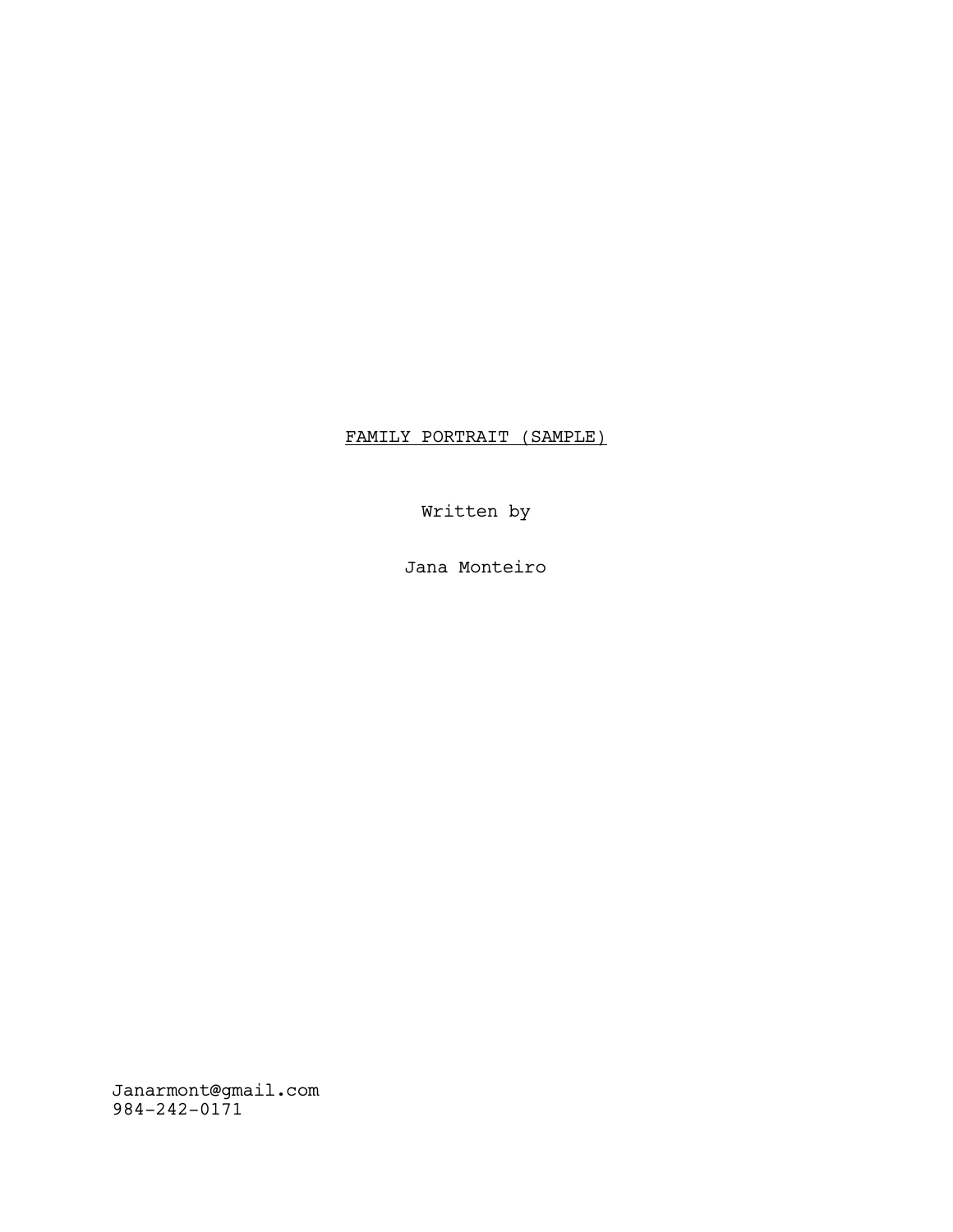### FAMILY PORTRAIT

FADE IN:

#### INT. THE JONES' HOME

Extreme close up on a little girl's fingers, DINAH aged 10, fidgeting with a puffy dress. Her mother, GLYNIS' hand taps her child.

## GLYNIS

Stop that. Be still.

Extreme close up on the shiny ring on Glynis' finger as she tightens the bow on Dinah's head.

> DINAH You won't be able to see it anyway.

Extreme close up on a man's hands, PAUL, as he sets the timer on an camera circa 1979.

> PAUL Hold your smiles.

Extreme close up on his hands as he pulls his wife closer to him and touches his daughters shoulder.

The FLASH whites out the screen. It forms like a polaroid into the image of a mantel. A frame prominently displayed, holds the picture that we just witnessed being taken. Father, Mother, Daughter all rigid but tucked close together and smiling.

TITLE: FAMILY PORTRAIT

DINAH (O.S.) (sings) You better watch out. You better not cry. You better not pout I'm telling you why.

The photo time lapses twice aging everyone in the photo by two years as the credits appear on the mantel beside the frame. The family is similarly close. Tinsel and holly decorate the mantel around it.

> DINAH (O.S.) (CONT'D) (sings) It's the most wonderful time-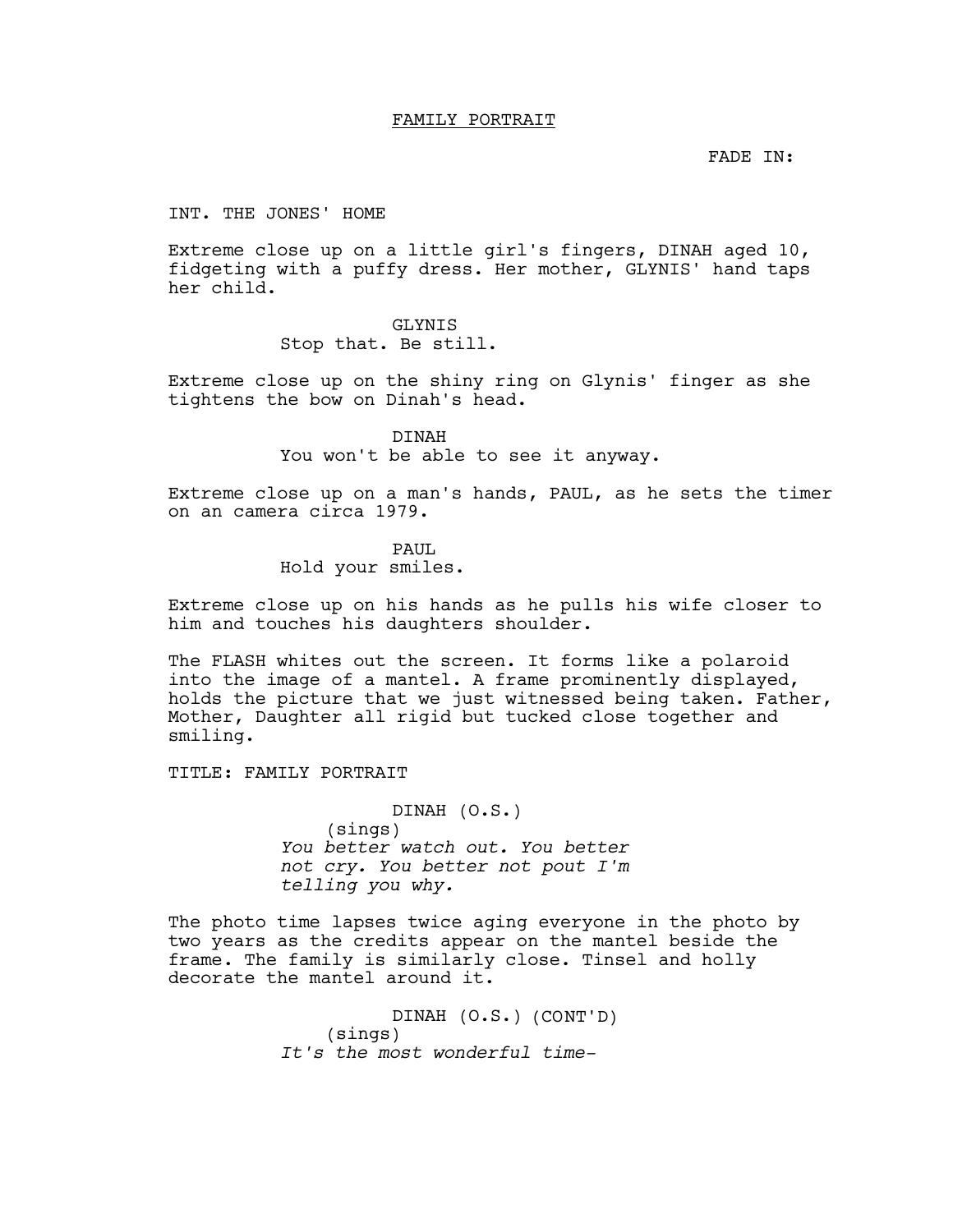PARTY GUESTS ENSEMBLE (O.S.) (sings along) Of the year.

Photo time lapses. The family is still close, Dinah's a teen and her face shows that she hates the dress she's wearing.

> GLYNIS (O.S.) No! Absolutely not. No daughter of mine-

Photo time lapses. Dinah is wearing what she wants and Paul is in the center creating a clear divide between Mother and Daughter.

> GLYNIS (O.S.) (CONT'D) GO TO YOUR ROOM AND PRAY FOR FORGIVENESS!

A door slams.

Photo time lapses, Dinah is pregnant and barely hiding her baby bump with a Christmas stocking. She stands to the side of Paul and Glynis. All smiles seem forced.

> DINAH (O.S.) (sings) Round yon virgin, mother and child. Holy infant-

Photo time lapses and a baby cries O.S. This photo Dinah is holding a baby, HANNAH. Glynis and Paul stand to the side. The four look like two separate families.

> GLYNIS (O.S.) Give her to me you're not holding her right.

Photo time lapses several times almost as if the baby is being handed over 'stock motion style' aging Hannah from baby to 7 years old.

> HANNAH (O.S.) (sings) We wish you a merry Christmas. We wish you a merry Christmas.

DINAH (O.S.) (sings) We wish you a merry Christmas.

Paul and Glynis' stand on either side of Hannah all seem genuinely happy. Dinah doesn't seem like she is meant to be in the photo.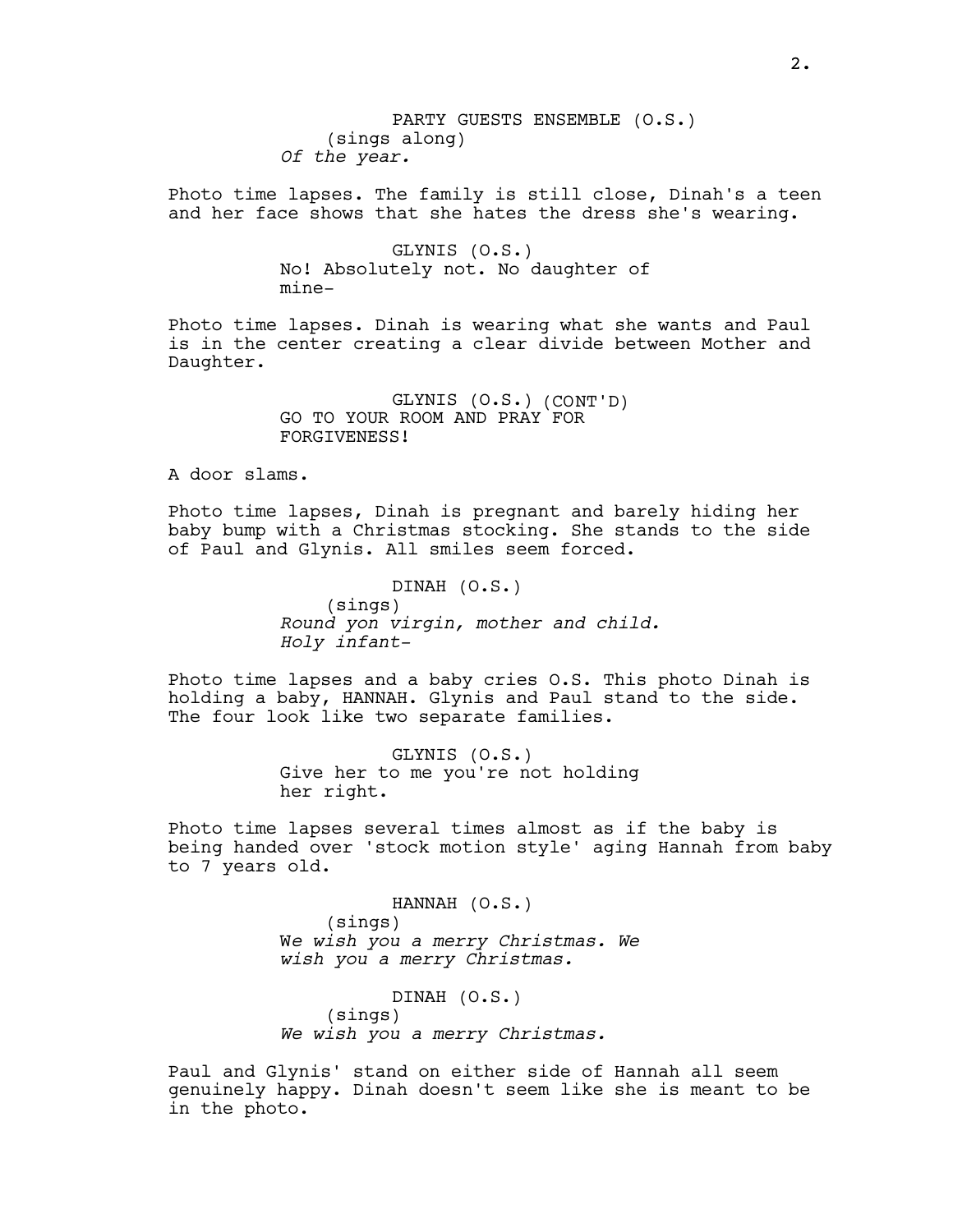SLAM. The wall vibrates and the photo collapses on the mantel.

> PAUL (O.S.) LET GO. Let go NOW!

O.S. Sounds of a scuffle and crying.

The photo is lifted up by a maid and a massive time lapse has occurred aging Hannah to a teen. The frame holds a picture of Glynis, Paul and Hannah. Dinah is noticeably absent.

> PAUL (O.S.) (CONT'D) Everyone say Cheese!

> > PARTY GUESTS ENSEMBLE (O.S.)

Chee-se!

A FLASH whites out the screen and fades into the harsh light of day. Close up on Dinah's hand holding a postcard of the group photo which reads: "You're Invited".

A large label reads "Royal Mail Redirection - First Class Expires: February 2021."

The photo on the postcard features Dinah, although the label almost covers her entirely, her mother, father, daughter and a group of mostly white people all dressed festively. Dinah stands out in the photo as the only person wearing blue.

Dinah considers throwing away the invite but bites her lip staring hard at Hannah and decides against it.

DINAH is now a 45 year old brunette who looks like she would clean up well if she ever managed to clean up. With the postcard she starts walking from the mail station of her flat complex towards her building.

## INT. AIRPLANE - SAME

CU. On hands holding a phone taking a photo of HANNAH, a 29 year old who is obviously used to luxury. Hannah turns her neck pillow just-so and then pretends to be asleep. The sound of the camera is her cue to perk up. She smiles.

> HANNAH I don't get paid unless they can see the logo.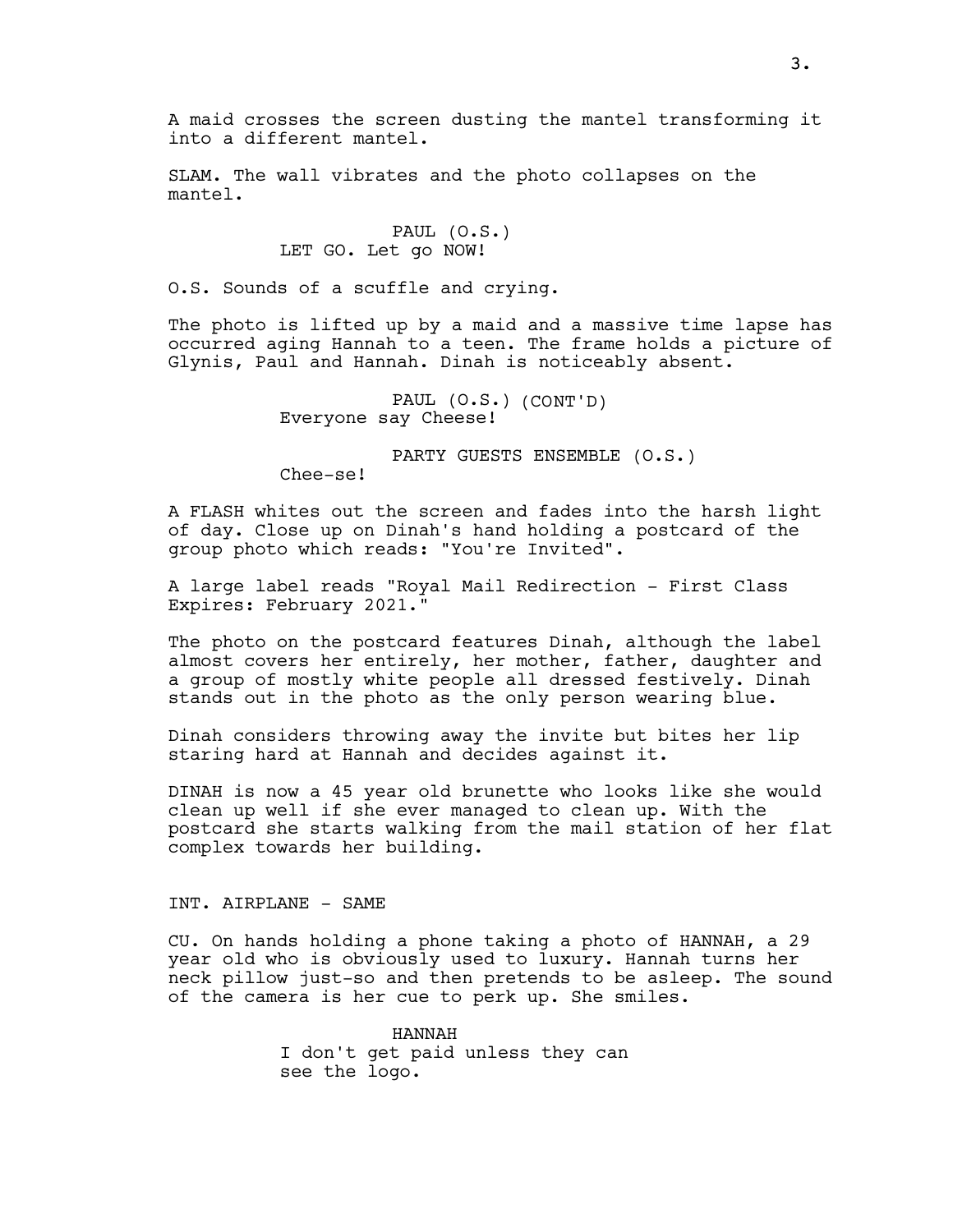She reaches over for the phone from a stranger who we only see the back of.

## HANNAH (CONT'D)

Thank you.

CU. On her manicured fingers as she accesses her Instagram account. She has thousands of followers and is verified. She posts the picture with the caption: "2hrs in to a 7hr flight. Cheers @neckpillow it's too early for this for the Zzz! #holidays #manchesterbound" The post receives instant likes. She seems pleased with herself and sits back in her luxury seat.

Beside her is a YOUNG FATHER, African-American, holding a baby. Hannah longingly watches how tender the man is with the infant. Her focus is not on the baby but on the man's gentle touch.

> HANNAH (CONT'D) You're so good with her.

The Young Father seems surprised he's being engaged.

YOUNG FATHER It's funny how no one says that to a woman.

## HANNAH

Huh?

#### YOUNG FATHER

She's my daughter. I'm not a babysitter. I'm her father. So what does that mean, I'm 'good' with her?

#### HANNAH

Alright, don't get your pants in a bunch. I wasn't trying to get into gender politics with you man. She just looks really peaceful. You seem like you have it together. That's all.

YOUNG FATHER But why wouldn't I have it together?

#### HANNAH

(MORE) I don't know. I mean, I wouldn't. I wouldn't know the first thing to do with a baby. My boyfriend wants kids. I'm not sure.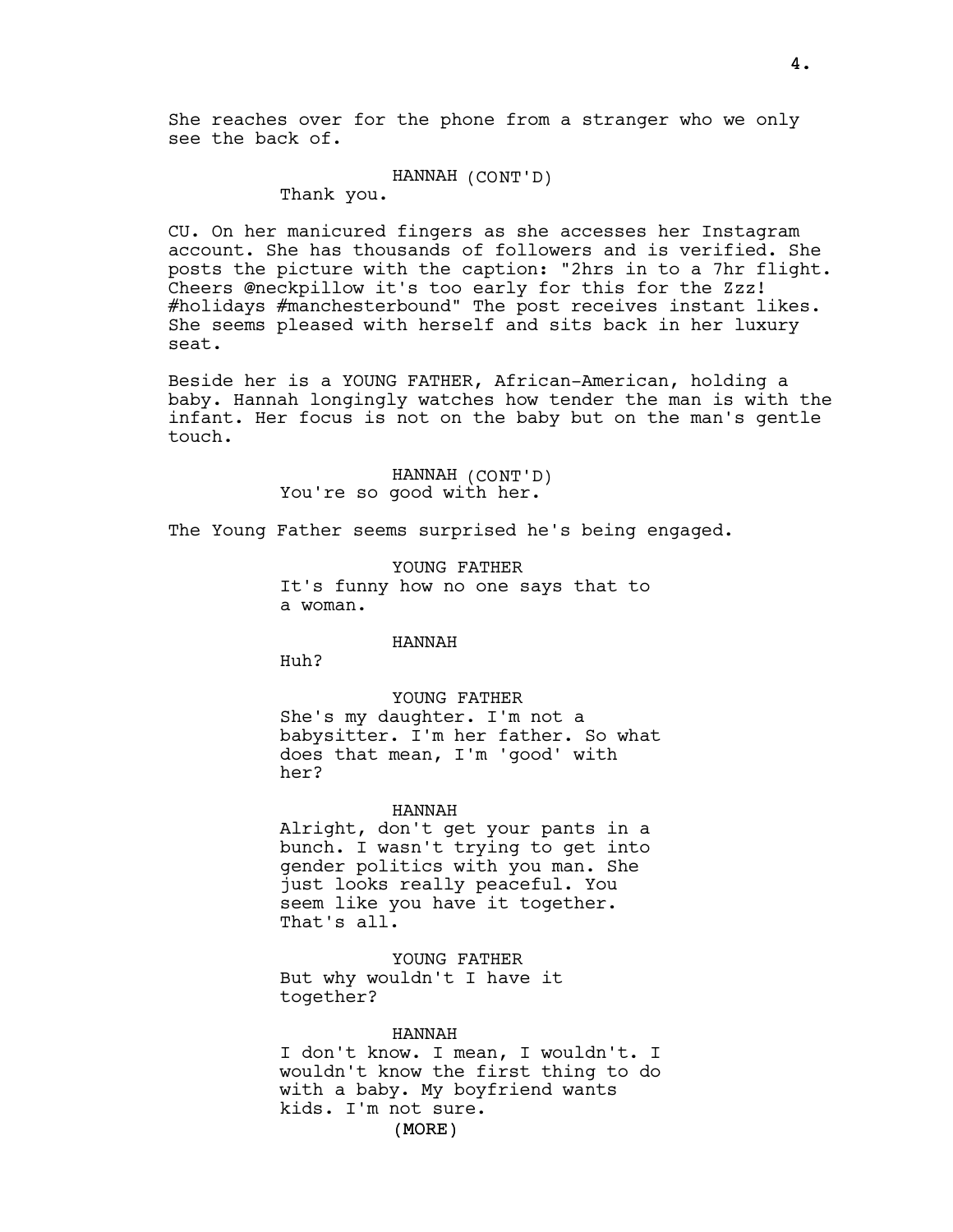#### HANNAH (CONT'D)

There are just so many ways to screw it up. Parenting is insane. It's for the big hearted and the insane.

The Young Father is softened by Hannah's ramble of insecurity, realizing she was projecting and not targeting him.

> YOUNG FATHER You just do the best you can. It's never going to be perfect.

> > HANNAH

Right? There's no real perfect family. I mean, the Obama's look close but it can't be easy having your dad be the President and your mum's got, what? Two ivy league degrees. You really gotta do something special to make someone proud in that family, right? Like discover Uranium or something.

YOUNG FATHER

I guess.

Hannah sits back realizing the Young Father really doesn't want to talk and she has a feeling of rejection that is rare for her. She doesn't like it.

INT. DINAH'S FLAT - MORNING

A modest flat with an eclectic artsy vibe. Dinah doesn't look any more prepared for the day.

SERIES OF SHOTS - TIDYING UP

1) Dinah hand-washes two wine glasses at a double sink. Paint brushes dry on the counter.

2) Dinah takes a bag of shrimp from the freezer and puts it in the fridge.

3) Dinah dusts and sings along with a Lady Gaga song, "Bad Kid" purposefully making her way over to a record player. She pauses dancing beside the accent table it sits on as the record begins to skip. She gently tips the table and lets it go knocking the record back on track. She dances away.

4) CU. On Dinah's hands as she straightens a picture frame on a the mantel (not from opening credits).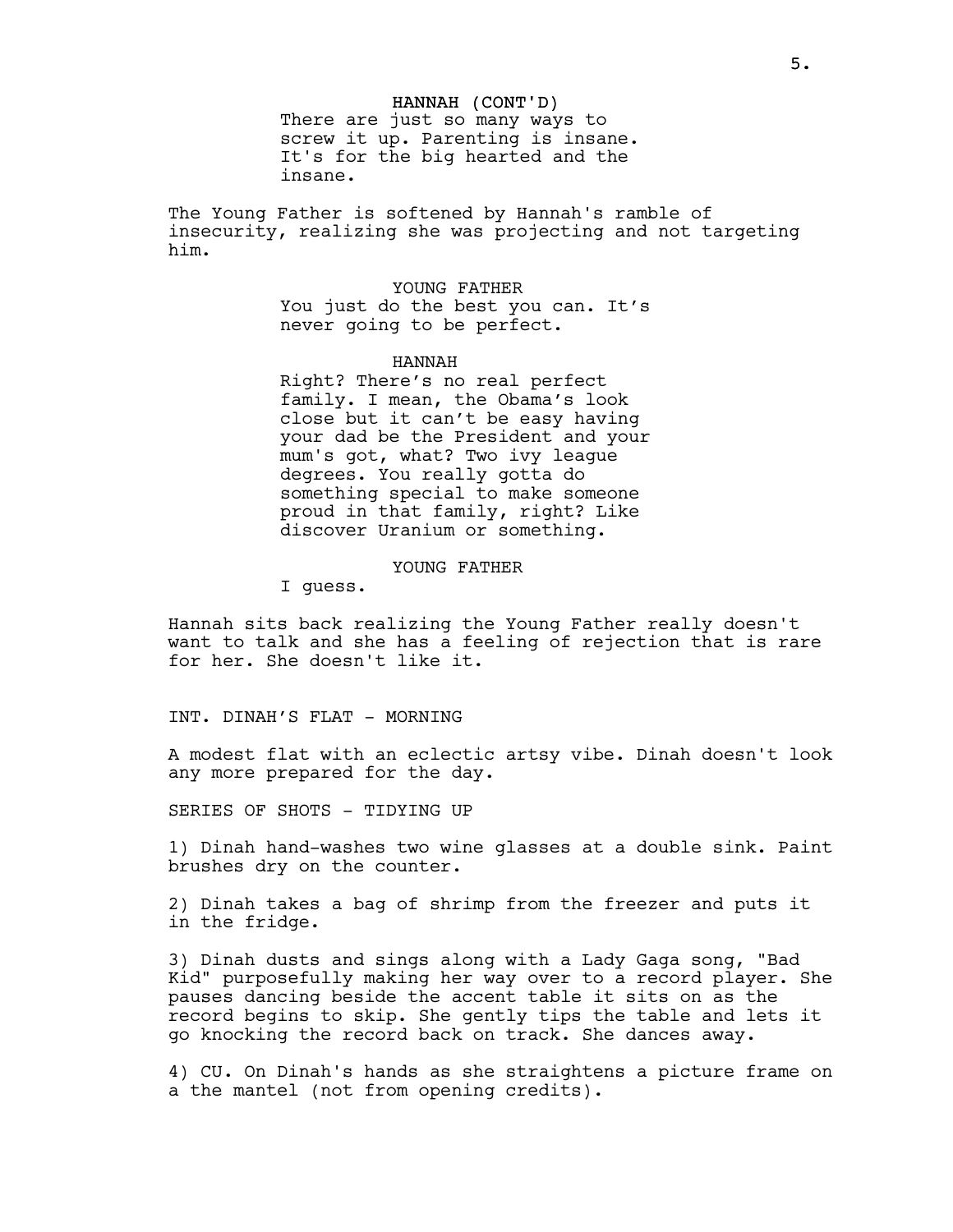The photo is at the Woman's March. In it, Dinah wears a 'pussy' hat and Hannah is bent over with laughter.

5) Dinah wearing dark glasses, she holds a paintbrush to her nose and raises an eyebrow taking a selfie. She laughs to herself and hits send.

## INT. AIRPLANE - SAME

The phone buzzes on Hannah's lap. She receives Dinah's photo and raises and shakes her head. She looks at the silly photo and then at the doting father that sits beside her.

HANNAH

This is my mum.

Hannah shares the photo she received.

YOUNG FATHER (alarmed) Is she pretending to be Hitler?

HANNAH No. She's...well... (beat) I'm staying with her for the holidays this year.

YOUNG FATHER (uncomfortable) Ok? That's nice.

Hannah looks at the photo uncertain of how 'nice' it will be. The man turns away from Hannah as much as possible.

INT. MAN AIRPORT - MORNING

Dinah anxiously waits by the bustling threshold of the terminal exit.

A few feet away an older woman stands with a child holing a sign that reads "Welcome Home". Dinah watches the family happily reunite with another woman. Dinah smiles sadly.

Dinah spots Hannah from a distance and lights up. Dinah waves excitedly.

DINAH

Hannah!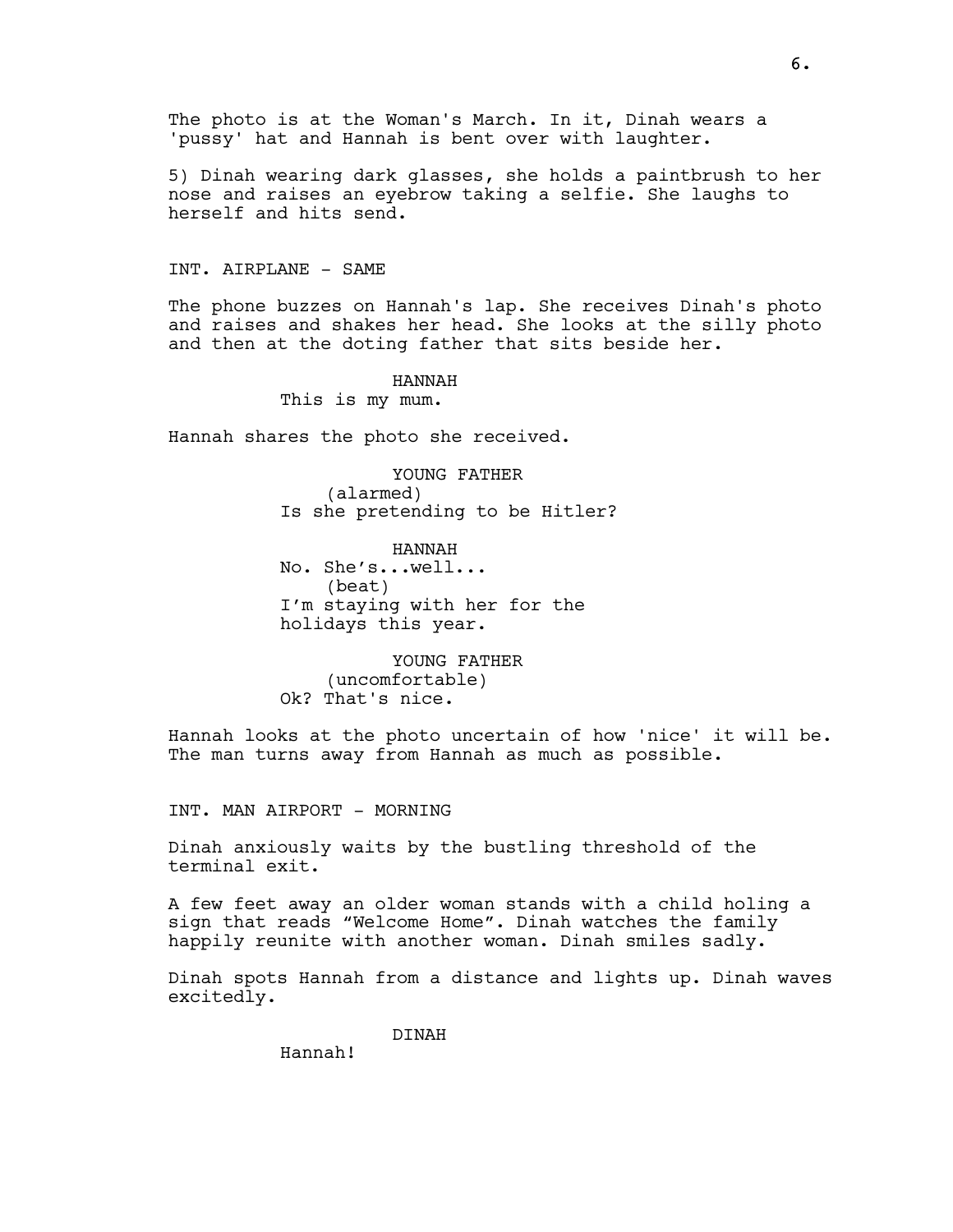Hannah shyly acknowledges her. She's lost for a moment in and out of the crowd. Hannah reaches the threshold and Dinah wraps her in a big animated hug.

> DINAH (CONT'D) Was the flight ok?

> > HANNAH

Fine.

The Young Father and baby walk by Hannah with judging looks.

DINAH Oh my, your hair got so long.

HANNAH Yeah. Yours is-

DINAH A mess. I know. I worked late last

night. How many bags did you check?

HANNAH

Just the one.

DINAH I feel like I haven't seen you in years. You need to tell me everything.

HANNAH Everything about what? We facetimed

DINAH

like last week. Right?

Yeah.

HANNAH My life isn't very exciting. I procrastinated packing for a full five days and that's about all that happened.

DINAH Well you can tell me about that.

HANNAH

I just did.

#### DINAH

Ok. (Awkward silence) What color bag are we looking for?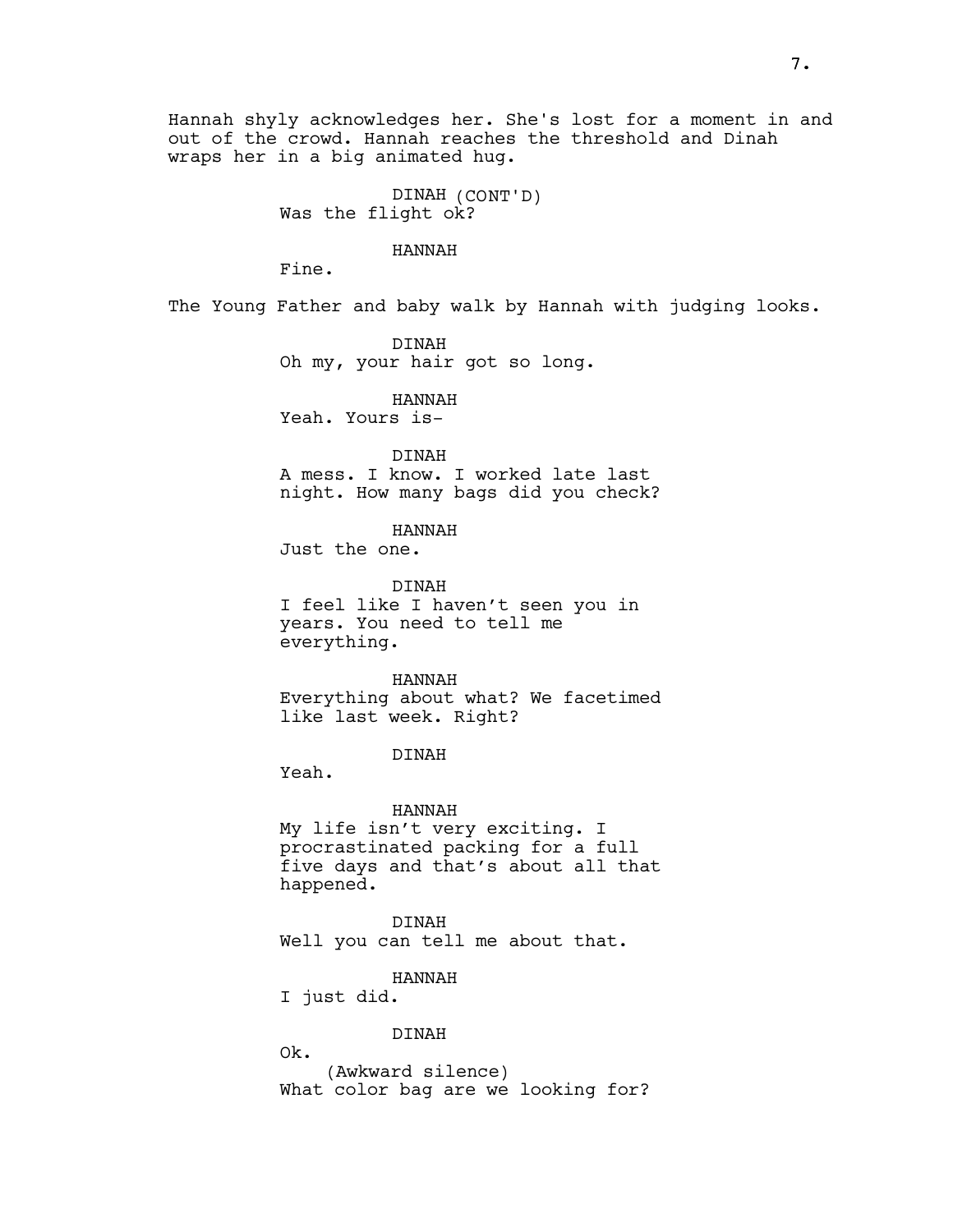## INT. DINAH'S CAR- CONTINUOUS

Dinah's car is a modest sedan like a 2012 Sentra. Dean Martin's "Christmas Blues" plays at a medium volume. Dinah can't stop smiling every time she peeks over and sees Hannah who is engrossed in her phone and reading Instagram comments.

#### DINAH

Are you hungry for breakfast?

#### HANNAH

(without looking up) Not really. I could do either a coffee or a nap.

## DINAH

Ok. I'll stop at a Starbucks because you're not going to sleep without catching up first.

#### HANNAH

(makes eye contact) What do you want to know?

DINAH I dunno. Everything. Tell me about Joel. How is he? Is he being good to you?

#### HANNAH

Always.

#### DINAH

Maybe when you facetime him here I can finally see him? Talk to him? Threaten him a little.

HANNAH

Sweet, Mum.

#### DINAH

He's gotta know the score if he's dating my daughter. I have a feeling you haven't been reading him the text messages I've sent to you for him.

#### HANNAH

Mainly because when he meets you I don't want him to think you're a homicidal maniac.

DINAH Right. Best we keep that a secret.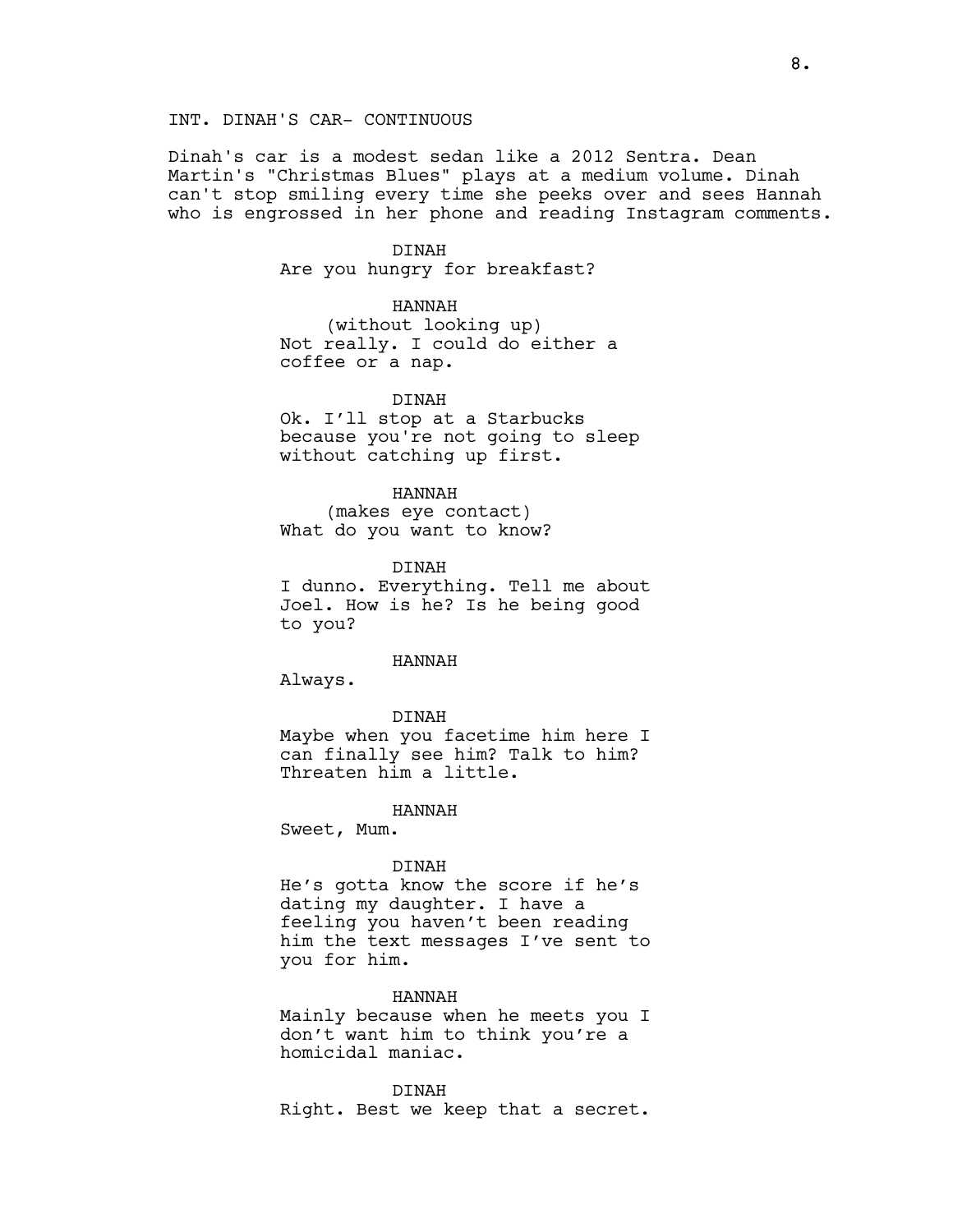#### HANNAH

The last one, you said something like 'If he hurt me you'd tear off his balls, bake them in a sauce of his peen blood and force feed them to him with spaghetti, fennel and a parsley garnish.'

#### DINAH

Not my best. I got distracted half way through by an Instagram of someone's tea.

HANNAH You may have aggression issues.

## DINAH

Or A.D.D.

## HANNAH

This January is mine and Joel's one year anniversary.

DINAH And yet you haven't shown me a single photo.

#### HANNAH

I know.

#### DINAH

I told you if he was ugly I wouldn't make any jokes about him. I'd just ask you'd be responsible and not reproduce.

#### HANNAH

Mum.

DINAH Think of the children!

## HANNAH

I'm going to introduce you to him face-to-face. He'll actually be here in two days.

# DINAH

Really? Wow! Okay.

Dinah smiles and nods pleased with this development.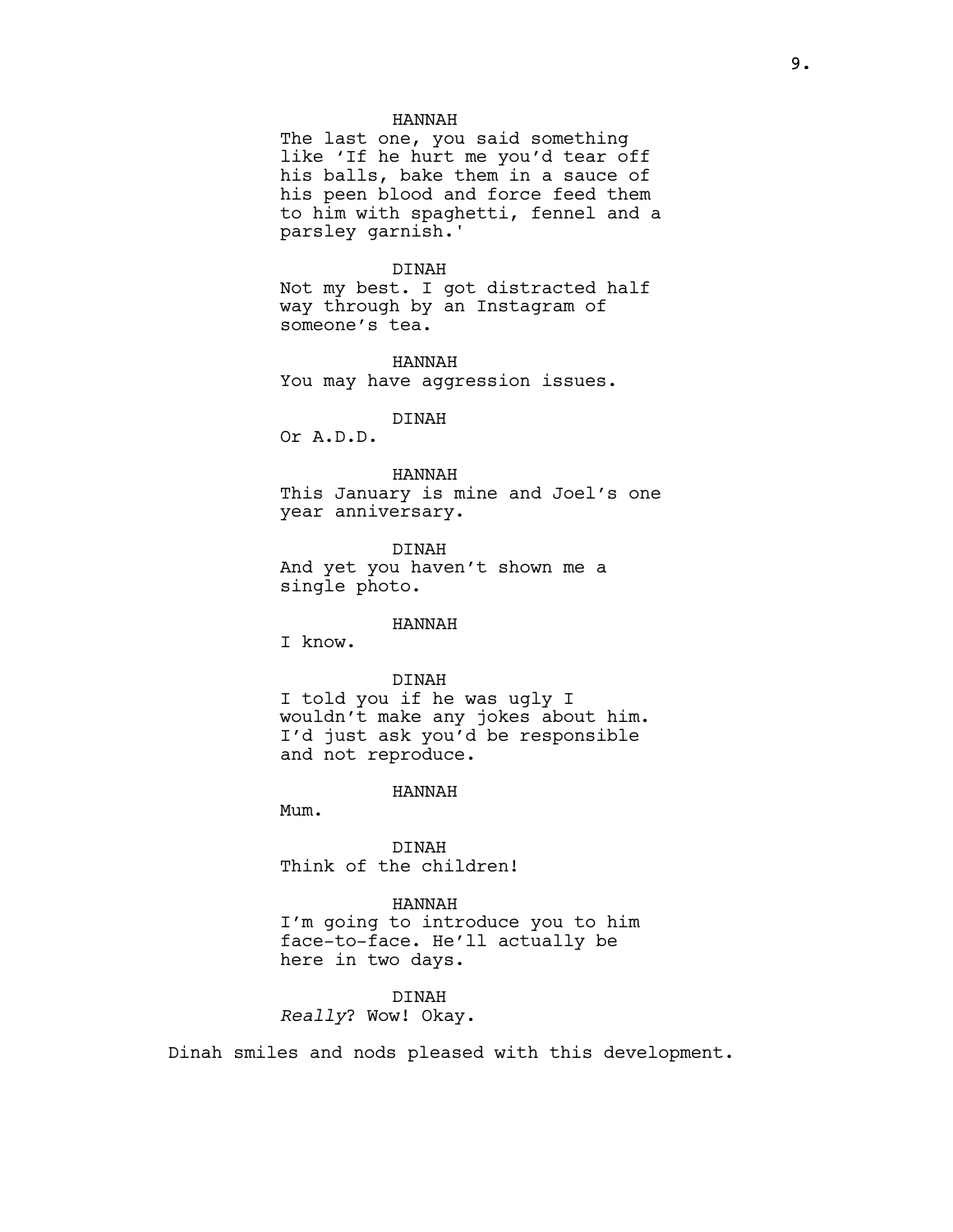HANNAH

He's prepared to get a hotel unless you're alright with him staying at yours?

DINAH Of course he can stay with us.

HANNAH

Thanks Mum.

DINAH So, this is getting serious, huh?

HANNAH It is. I think he might propose.

DINAH

WHAT? NO.

Dinah sits forward gripping the steering wheel at this news. Her mouth hangs open and she looks over at Hannah who seems mildly amused by Dinah's reaction.

> DINAH (CONT'D) I mean, yes of course. You love him, right? If it's what you want, yes.

HANNAH I do love him.

DINAH

Wow.

Dinah laughs and shakes her head at first with disbelief but when she sits back in her seat she nods with acceptance.

> DINAH (CONT'D) My baby's in love.

INT. LOCAL STARBUCKS - CONTINUOUS

Dinah approaches the table where Hannah sits and delivers their coffees and pastries. Dinah sits. Hannah takes a bite of her pastry and begins posing her coffee for a photo.

Dinah watches her for a moment and then turns her attention to a mother and daughter sitting a few tables away both engrossed in their cellphones. She focuses back on her daughter. Hannah's phone chimes with 'likes'.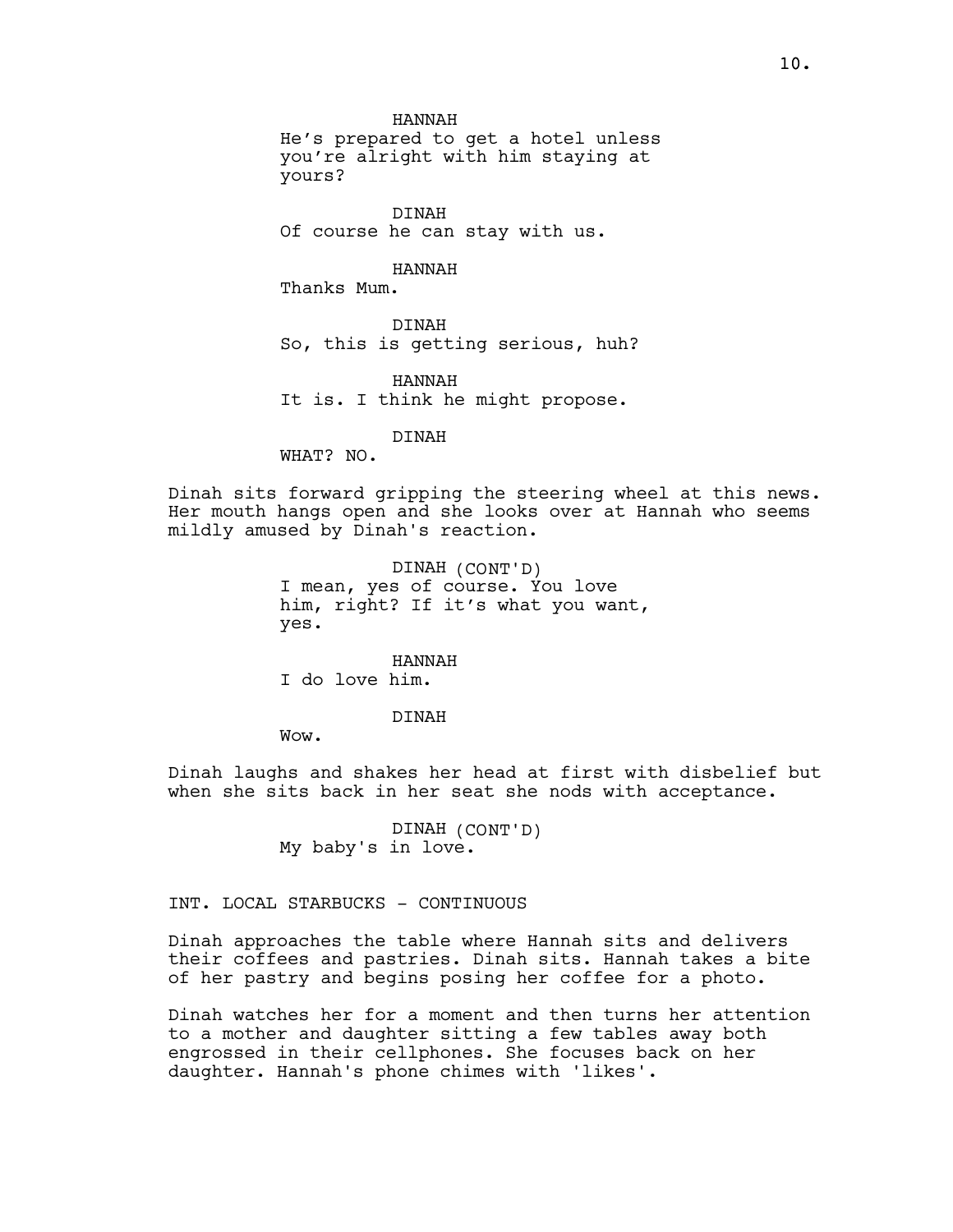DINAH

Hannah?

HANNAH (without looking up) Mmhm?

DINAH (delicately) You're not pregnant are you?

HANNAH God NO! I'm just in love, Dinah.

DINAH You know I hate when you call me that.

HANNAH Listen, ok? The reason I haven't introduced him is because...

Hannah looks around focusing for a moment on a couple sitting by the window with someone who seems to be a realtor. Hannah leans forward and Dinah instinctively leans in.

> HANNAH (CONT'D) (reluctantly) He's African American.

Dinah laughs almost in Hannah's face.

DINAH That's it? You wouldn't introduce me because of that? How could you think I would-

HANNAH No Mum. I know you wouldn't care. But Papa...

DINAH Yeah, well, he's gonna hate it.

Hannah sighs and holds her face with worry.

HANNAH I know it's not going to go over easily. That's why I really need you on my side.

DINAH Always, Love. Always.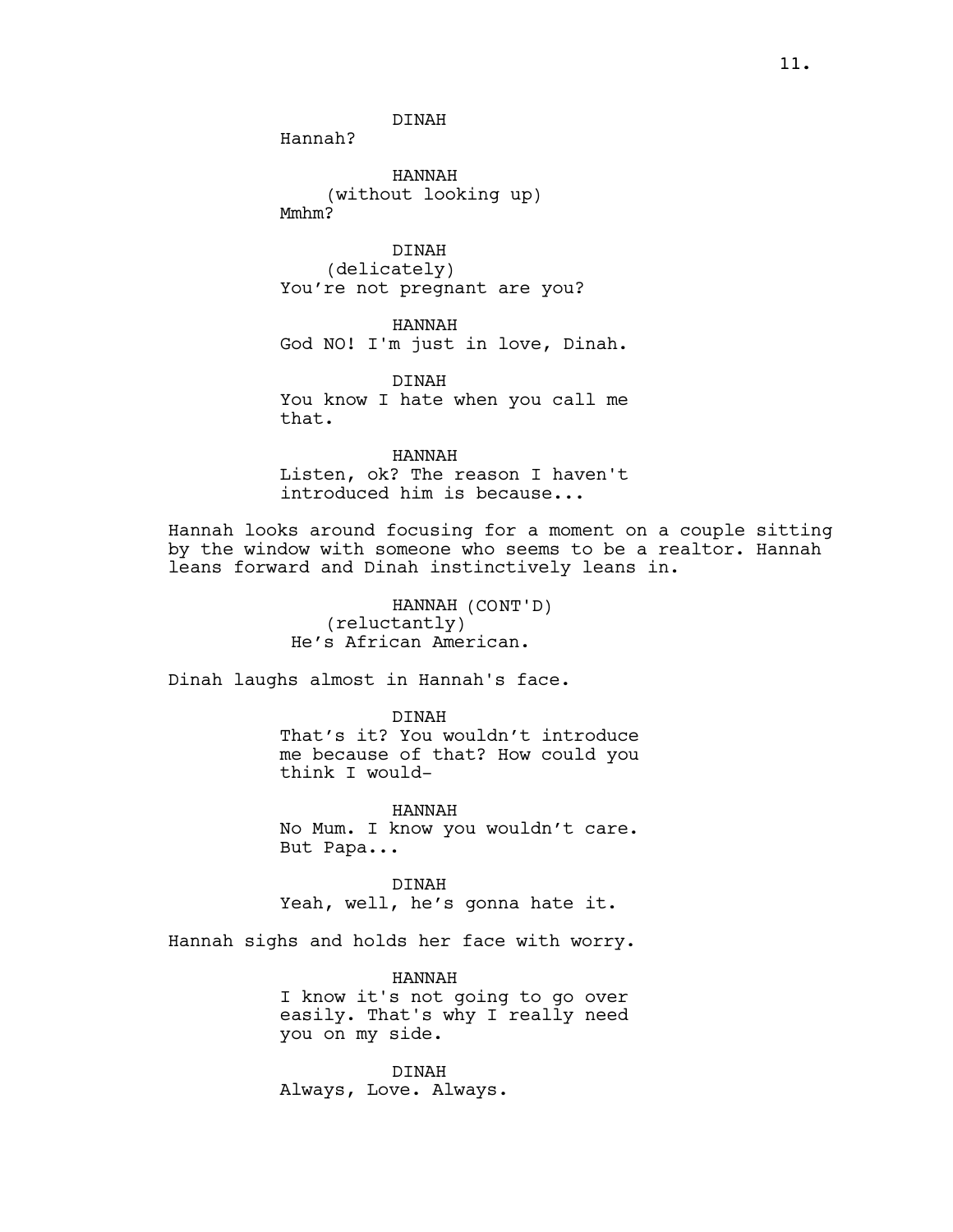## HANNAH

## Pinky swear?

Hannah holds out her pinky. Her eyes earnestly searching her mother's for hope in this alliance. Dinah smiles touched by the juvenile gesture and locks pinkies with her.

#### DINAH

## Pinky swear.

Dinah looks back at the mother and daughter combo. The daughter is looking around the shop as if lost, like she's suddenly realized where she was. The woman remains engrossed in her phone.

> DINAH (CONT'D) So, hold on. Are you sure you're ready for this?

> > HANNAH

I'm 29 years old.

DINAH

I don't mean the relationship. I mean Papa. He's. Going. To. Flip.

HANNAH No. Please don't say that.

#### DINAH

Are you sure you want to tell him now? Maybe wait a couple of years until he dies and then get married. That way you won't get cut out of the will.

HANNAH That's terrible.

DINAH It's clever.

HANNAH No. I want him to walk me down the aisle.

DINAH

Why him?

HANNAH Because I don't know my DAD, Mum.